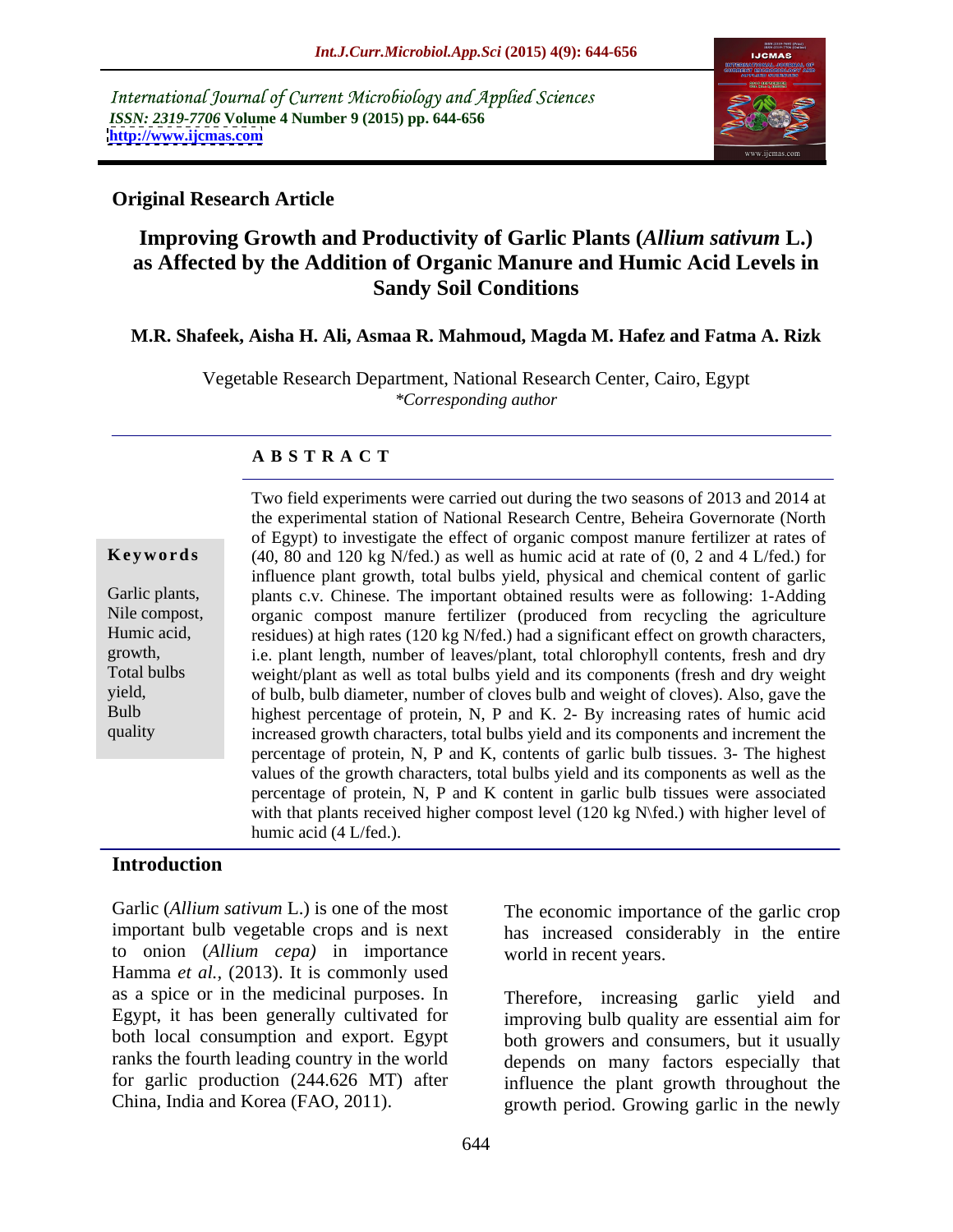reclaimed soils is faced by various fresh and dry weight of leaves as well as problems, such as low amounts of available total yield and its quality (bulb weight and nutrients and poor organic matter content as marketable yield) of garlic plants were used well as poor hydrophsic, chemical and to evaluate the various organic material. biological properties. Other authors added that, organic manures

Organic manures improve chemical, where natural organic materials are broken physical and physiochemical properties of down slowly by the soil microorganisms soil. Also, excessive amounts of inorganic (Shafeek *et al* 2003). In the same respect, fertilizers are applied to vegetables in order Hassan (2015) found that compost manure to achieve a higher yield (Stewart *et al.,* treatment recorded the highest values of the 2005) and maximum value of growth, plant height, number of leaves per plant and (Dauda *et al.*, 2008). However, the use of fresh as well as dry weight of whole plant, inorganic fertilizers alone may cause chemical composition and yield of garlic problems for human health and the plants. Also the high maximum bulb weight environment (Arisha and Bardisi, 1999). clove weight and total fresh yield, it could Organic manure can serve as alternative be recommended to use compost manure at practice to mineral fertilizers (Naeem *et al.,* high level. Many investigators studied the 2006) for improving soil structure and effect of organic fertilization on growth of microbial biomass (Suresh *etal*., 2004). garlic plant (Stewart *et al.,* 2005, Gaviola Moreover, these changes improve soil and Lipinski, 2008, El-Hifny, 2010, Ahmed physical structure and water holding *et al.,* 2012,Nori *et al.,*2012, Diriba capacity, resulting in more extensive root development and enhanced soil micro flora and fauna activity, all of which canaffect the Humic acid is a product contains many levels of micronutrients available to plants (Zeidan, 2007).The best means of increase the availability of nutrient elements maintaining soil fertility and productivity by holding them on mineral surfaces and could be through periodic addition of organic materials either alone or in addition (Akinci *et al* 2009). Humic substances are to mineral fertilizers. However, Shafeek, *et*  the subjects of studies in various areas of *al* (2003) reported that, the best plant growth agriculture such as soil chemistry, fertility, parameters (length of plant, number of plant physiology and environmental sciences leaves and fresh and dry weight of whole as the multiple roles played by these plant and its different organs, all of them materials can greatly improve plant growth were associated with addition organic and nutrient uptake (Paksoy *et al* 2010). nitrogen at rate 60 kg N/ fed. also the Although seed treatment and foliar heaviest bulbs yield and the gloves tissues application of Humic substances is content of minerals were correlated with increasingly used in agricultural practice, the organic manure addition To promote plant mechanism of possible growth promoting growth with compost extract the extract must be derived from compost that also promotes plant growth (Shrestha *et*  improved nutrient uptake (Chen and Aviad, *al.,*2011).However, Abou El-Magd *et al.,* 1990; Fernandez *et al.,* 1996; Kulikova *et*  (2012) reported that vegetative growth parameters, plant length, leaf number and unclear. However, AbdEl-Al *et al* (2005)

fertilizers are slow release forms of nitrogen Shiferaw, 2014 and Zaki *et al.,* 2014).

elements which improve the soil fertility and consequently affect plant growth and yield Although seed treatment and foliar application of Humic effect, usually attributed to hormone-like impact, activation of photosynthesis and *al.,* 2005 and Verlinden *et al* 2009), remains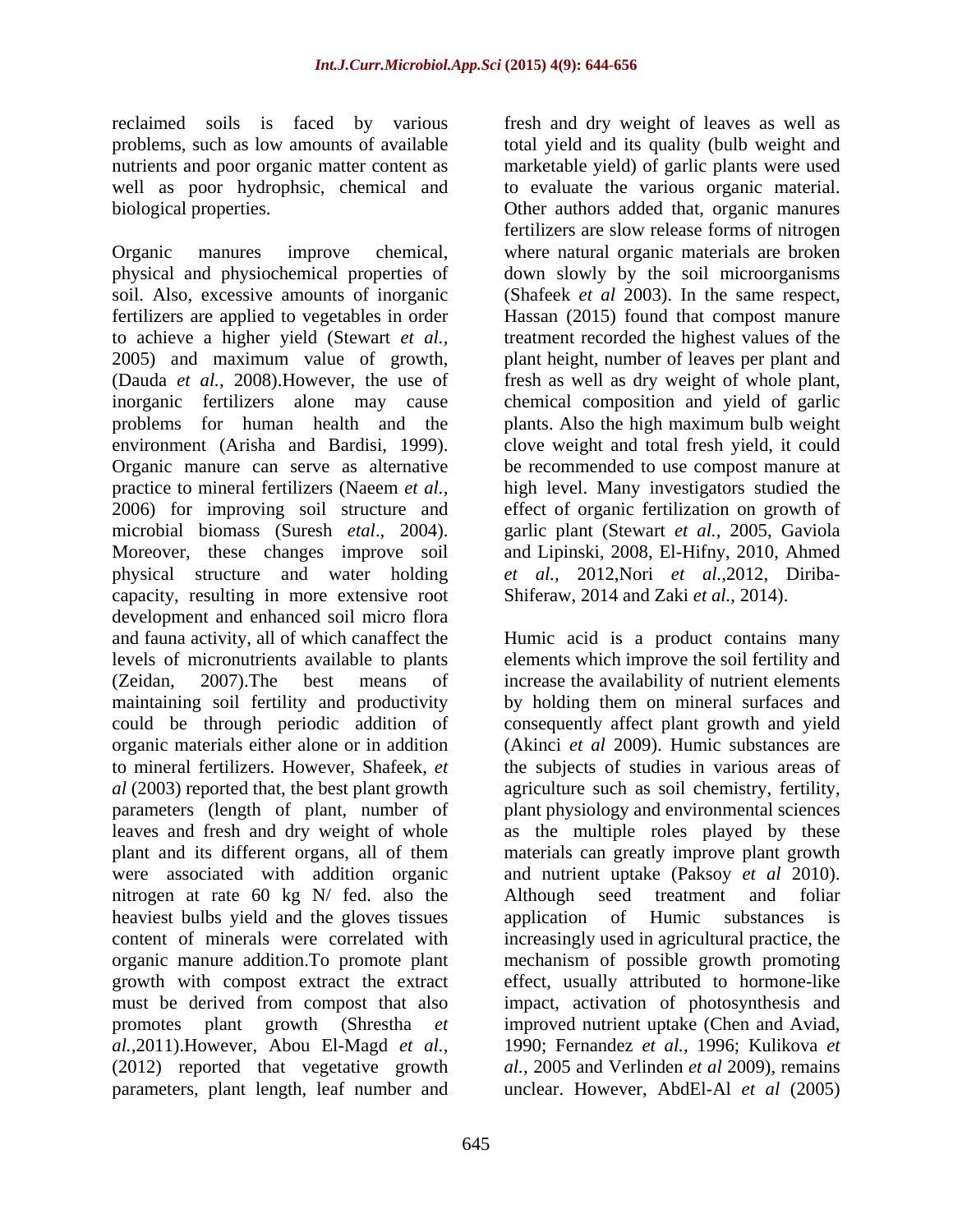reported that foliar application of humic acid at different levels had a significantly effect on growth characters and total yield and its bulbs yield and its components aswell as components as well as chemical characters bulb quality of garlic plants (*Allium sativum* all of them resulted its highest values only L.) cv. Chinese. The physical and chemical with that onion plants which sprayed with humic acid at  $6 \text{ L}$  (fed. but that onion plants) humic acid at 6 L\fed. but that onion plants are shown in table 1 and the chemical which sprayed with humic acid at level of 12 analysis of used humic acid are presented in L\fed. resulted less plant growth as well as table 2. The experimental site had a sandy yield and its components in addition caused soil texture with pH of 7.6, Ec of 0.19 and an increment in TSS, N,P,K, Fe, Mn, and Zn the organic matter was 0.21% with 14.00, in bulb tissues. Improved growth, yield 8.90 and 15.60 mg/100g soil of N, P and K production, quality and significant increase respectively. Phosphorus  $(P_2O_5)$  and in the accumulation of P, K, Ca, Mg, Fe, Zn  $\qquad \qquad$  potassium (K<sub>2</sub>O) were applied 50 and 100 and Mn in tissues of onion bulb as well as kg/fed. each at the time of soil preparation. increased accumulation of N, Ca, Fe, Zn and

on growth, total bulb yield and its 75 days from sowing. The normal

Governorate, Egypt during the two growing bhosphate and potassium sulphate manure (Nile compost) produced by recycling the agricultural residues with

various concentrations of humic acid (0, 2 and 4 L /fed.) on vegetative growth, total properties of organic manure (Nile compost) respectively. Phosphorus  $(P_2O_5)$  and

in roots (Erik *et al* 2000). Moreover, El- The experimental design used in the two Shabrawy *et al* (2010) found that soil growing seasons was split plot with three application of humic acid at 0.5 % had replicates the three levels of organic significant effect on nitrogen, phosphorus manures (40, 80 and 120 kg N/fed.) were and potassium. Many investigators reported arranged at random in main plots while the that application of humic substances led to a three levels of humic acid (0, 2 and 4 L/fed.) remarkable increment in soil organic matter were distributed within the subplots. Each which improves plant growth and increases blot area was 12.8 m<sup>2</sup>consisted of four crop production (AbdEl-Aal *et al* 2005, ridges; each was 0.8 m in width and 4 m in Shafeek *et al* 2013, Shafeek*et al* 2014 and length. Whereas, the humic acid was mixed Aisha *et al* 2014). **thoroughly** with water and applied at three The aim of this work was to study the effect three equal portions, first portion was added of different levels of organic manure at 45 days from sowing and the secondwas fertilizer and humic acid at different levels added at 60 days and the third was added at components as well as the contents of garlic agriculture practices of garlic under drip cloves on nutritional values. irrigation system were followed according to **Materials and Methods Ministry.** The levels for organic manure Two field experiments were carried out at preparation. But the chemical phosphorus the experimental station of National and potassium fertilizer were added at rate Research Centre at Nubaria, Behira of 200 and 150 kg/fed. as calcium super seasons of 2013 and 2014 in order to study respectively. Phosphorus and potassium the effect of the addition of different levels fertilizer were applied at once time during (40, 80 and 120 kg N/fed.) of organic preparing the soil for planting. The Chinese replicates the three levels of organic  $\frac{2}{2}$  consisted of four consisted of four levels, i.e. 0, 2and 4 L/fed. and divided into 75 days from sowing. The normal the recommendations of Agriculture fertilizer was applied during soil phosphate and potassium sulphate cv. of garlic cloves was planted on the first week of October month in the seasons of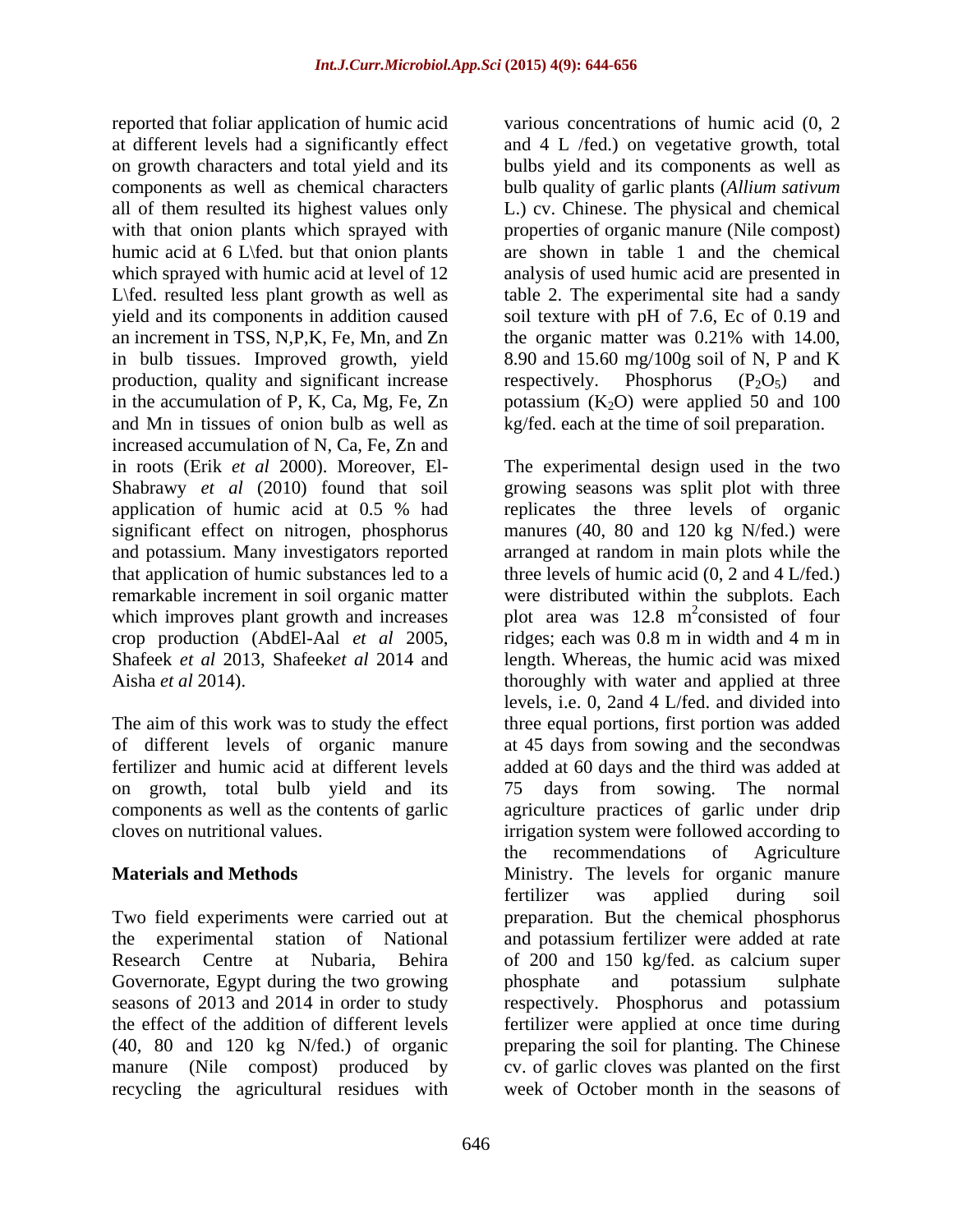2013 and 2014. The gloves were sown at 20  $\frac{1}{20}$  kgN/fed.) gave superiority in all plant cm distances on the two sides of each ridge. growth characters over than the medium After 3 months from planting samples of garlic plants from the three replicates were similar in the two seasons of the experiment. taken and vegetative growth characters were Some investigators showed the same trend measured (plant length, number of leaves, (Shafeek *et al.,* 2003, Gaviola and Lipinski, fresh and dry weight of whole plant and total chlorophyll content). At harvest after 5 2012, Nori *et al.,* 2012, Patel and Patel *et*  months and after curing period (15 days) the *al.,* 2012 and Diriba-Shiferaw, *et al* 2014). total yield per feddan as ton were accounted The increase of plant growth by increasing also the average weight of bulbs, bulb organic nitrogen level might be due to its diameter, number of cloves/ bulb and weight role in photosynthesis, protein synthesis, cell of clove was recorded. The percentage of nitrogen, phosphorus and potassium content basal steps of plant growth. In addition, in tissues of garlic cloves were determined organic nitrogen plays an important role in depending on the methods which were the enzyme activity which reflectsmore described by Jackson (1958), Troug and Moyar (1939) and Brown and Lille land (1946) respectively. In addition, the protein percentages in tissues of garlic cloves were calculated by multiplying nitrogen content Our results showed that application of by 6.25.All data values were subjected to the Humic acid significantly influenced plant analysis of variance to Gomez and Gomez length, number of leaves /plant, fresh and (1984). dry weight of whole plant as well as total

Data in table 3 show the linear relationship In the same respect, the application of high between nitrogen levels and garlic plant level of humic acid (4 L/fed.) significantly growth characters in two experiments of increased all growth characters compared to 2013 and 2014. Adding of compost manure the low level (2 L/fed.). The manifold at level of 80 kg N/fed. and 120 kg N/fed. significance of humic acid application to for garlic plants resulted in the highest values of plant length, the biggest number of supplied high level of compost manure (120 of soil. While directly, it increases

level (80 kg N/fed.). The results were nearly 2008, El-Hifny,2010, Abou El-Magd *et al.,* division and enlargement which are the products needed in plant growth.

## *Effect of humic acid levels:*

**Results and Discussion** 3). However, by increasing rate of humic **Growth characters** seasons. The statistical analysis also showed *Effect of compost manure levels:* or 4 L/fed.) significantly increased all chlorophyll content of garlic plants (Table acid increased growth characters in both that the low and high levels of humic acid (2 growth characters compared to the control. plants is now well established. Moreover,

leaves, the heaviest fresh and dry weight of MacCarthy *et al.* (2001) concluded that whole plant and total chlorophyll contents. humates enhance nutrient uptake, improve These findings were true in both soil structure, and increase the yield and experimental seasons. However, as nitrogen quality of various crops. Humic acid was level increased vegetative growth increased influence plant growth both in direct and up to the highest nitrogen level, i.e.120 kg indirect ways. Indirectly, it improves N/fed. With other words, that plants which physical, chemical and biological conditions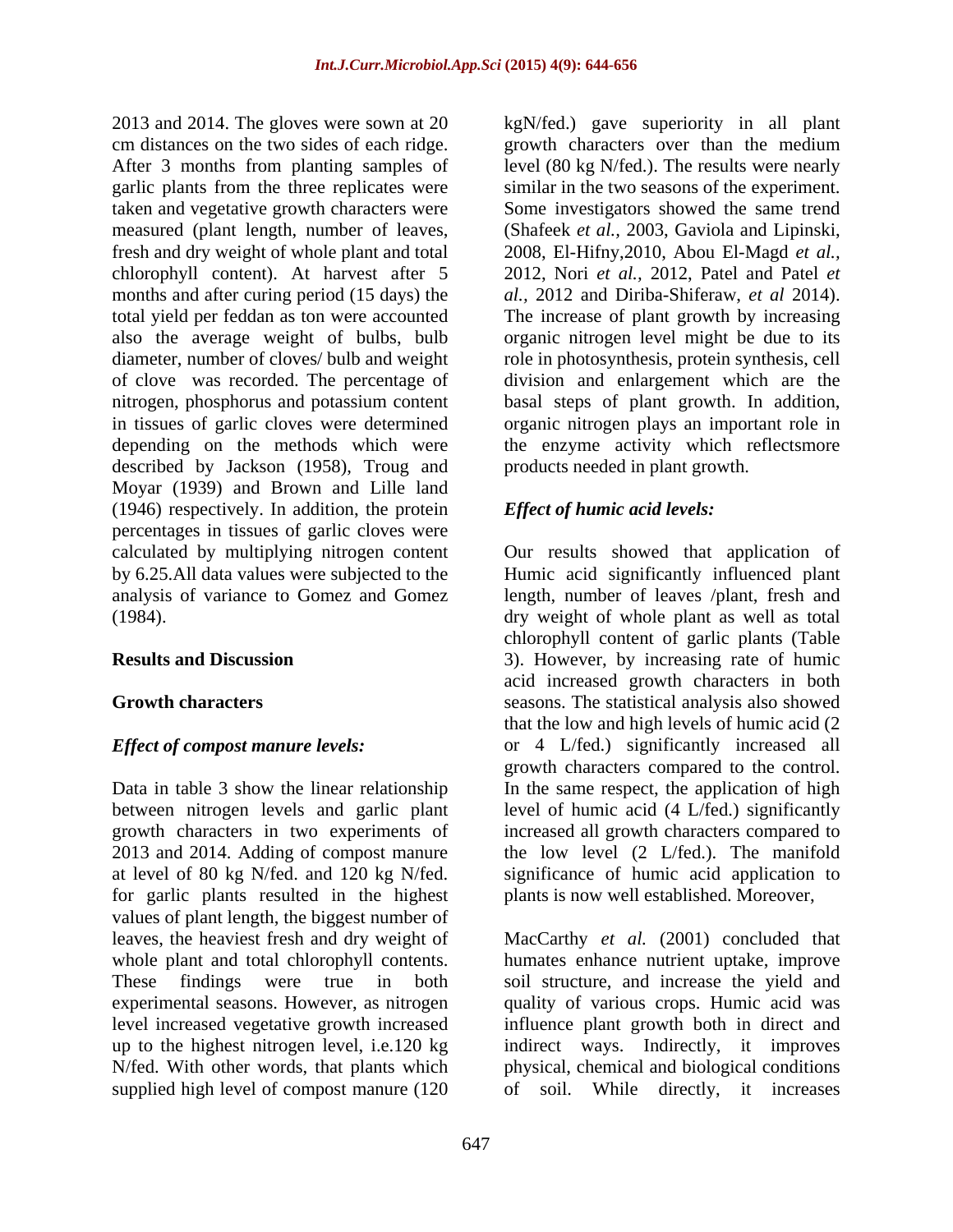chlorophyll content, accelerates plant properties (diameter, number of cloves/bulb respiration and hormonal growth responses,

# **Effect of the interaction between compost**

organic compost manure and humic acid but these increased non significant in the plant growth characters was associated with that plants received low level of compost manure (40 kg N/fed.) and without level of humic acid adding (control). These results were consequently similar in both Total garlic bulb yield as ton\fed. recorded

bulb) of garlic plants and its physical L/fed.) resulted the heaviest fresh weight of

increases penetration in plant membranes, data revealed that increasing the rate of etc. These effects of humic acid operate organic compost manure up to (120 kg) singly or in integration. The above N/fed.) resulted in the highest total bulbs discussion clearly validates the suitability of yield per fed. (4.83ton/fed.) in the first humic acid as a beneficial fertilizer product. Season and  $(4.77 \text{ ton/fed.})$  in the second Many investigators obtained data support season respectively). However, the obtained the recent results (Erik *et al* 2000, AbdEl-Al data reported that the medium addition of *et al* 2005, El-Shabrawy *et al* 2010, Shafeek organic manure (80 kg N/fed.)and the high *et al* 2013 and 2014 and Aisha *et al* 2014). level (120 kg N/fed.) significantly increased **manure and humic acid levels** words, addition of (120 kg N/fed.) of The interaction effect of adding organic superiority on fresh and dry weight of bulb compost manure with humic acid levels on as well as the physical bulb quality the garlic plant growth characters table 3 (diameter, number of cloves/bulb and weight recorded that all increasing the levels of of cloves). compared low level (40 kg increased all plant growth characters suggested that, the superiority of high level compared to all concentrations treatments of organic compost manure these may be two studied seasons except total chlorophyll producing good growth of garlic plants content in garlic leaves produced (Table 3) which reflected on the bulb fresh significantly increases by the application of and dry weight as well as the physical bulb high level of compost manure (120 kg quality. Similar results were obtained by N/fed.) with high level of humic acid (4 Shafeek *et al* (2003), El-Shabrawy *et al* L/fed.). On the contrary, the poorest garlic (2010), Shafeek *et al* (2013) and (2014), and weight of cloves). Moreover, obtained total bulb yield and physical bulb quality compared low level (40 kg N/fed.). In other organic compost manure fertilizer had N/fed.) in both seasons. It could be due to the effect of its manure was Aisha *et al* (2014) and Magda *et al* (2015).

# *Effect of humic acid levels:*

experimental seasons. its heaviest values (4.47 and 4.44 ton\fed. **Total bulb yield and its components:** addition of humic acid at rate of 4L\fed. *Effect of compost manure levels:* high level of humic acid (4L/fed.) had a Data in table 4 showed clearly that the weight as well as bulb quality (diameter, addition of organic compost manure number of cloves/bulb and weight of cloves) fertilizer which produced from recycling the in both two experimental seasons compared agricultural residues caused an increase in to low levels (2 L/fed.). Whereas, supplying total root yield (fresh and dry weight of garlic plants by humic acid at level of (2 for  $1<sup>st</sup>$  and  $2<sup>nd</sup>$  seasons respectively with seasons respectively with Table 4 shows clearly that the application of significant effect on bulb fresh and dry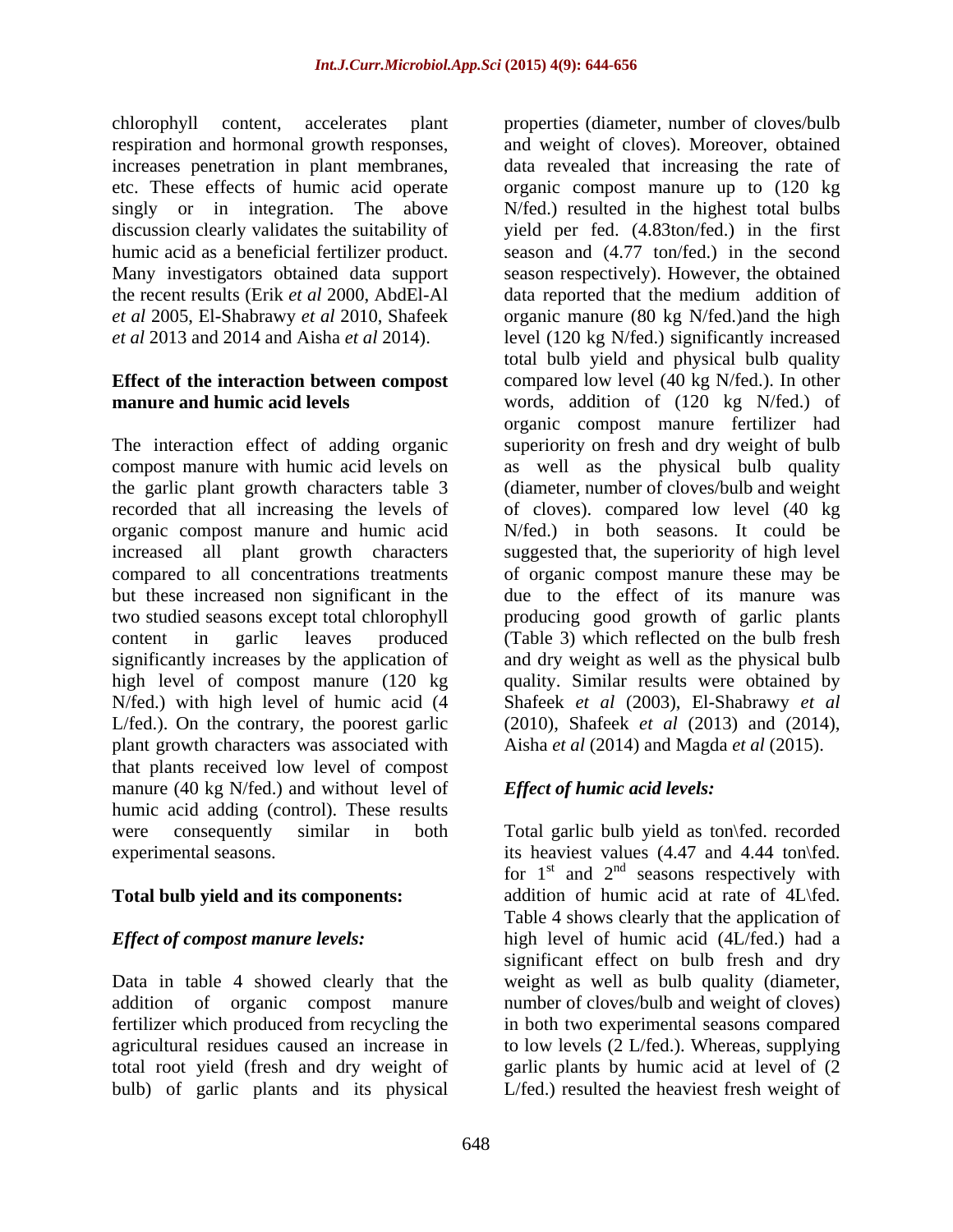root compared control treatment. However, chemical characters all of them resulted its humic substances are mostly used to remove highest values only with that onion plants or decreased the negative effects of chemical which sprayed with humic acid at 6 L\fed. fertilizers from the soil and have a major but that onion plants which sprayed with effect on bulb yield as shown by many scientists (Ghabbour and Davies, 2001). plant growth as well as yield and its Also, humic acid stimulate plant growth by components in addition caused an increment the assimilation of major and minor elements, enzyme activation and /or inhabitation, changes in membrane humic acid on yield characters of garlic permeability, protein synthesis and finally plants was due to its higher nutritional value the activation of biomass production in addition to its capacity to improve the (Ulukan, 2008). In this respect, AbdEl-Al *et*  hydro-physical properties of the soil. *al* (2005) reported that foliar application of However, Sajid*et al* (2012) reported that the humic acid at different levels had a growth and yield parameter of onion plants significantly effect on growth characters and were significantly influenced by various total yield and its components as well as

humic acid at level of 12 L\fed. resulted less in TSS, N,P,K, Fe, Mn, and Zn in bulb tissues. Furthermore, the promotion effect of levels of humic acid.

| Character                  | Nile compost values |
|----------------------------|---------------------|
| Weight of cubic meter (kg) | 400                 |
| Moisture%                  |                     |
| pH                         |                     |
| Ec (m. mhos)               |                     |
| Organic carbon %           |                     |
| Organic matter %           | 70                  |
| Total nitrogen %           |                     |
| $C/N$ ratio                |                     |
| Total phosphorus %         | 0.6                 |
| Total potassium %          | 6.0                 |
| Iron mg/kg                 | 7900                |
| Manganese mg/kg            | 190                 |
| Copper mg/kg               |                     |
| Zinc mg/kg                 | 4.75                |

**Table.1** Physical and chemical properties of Nile compost

| Table.2<br>$2$ Humic $\alpha$ .<br>: acid total<br>analysis |  |
|-------------------------------------------------------------|--|
|                                                             |  |

|                          | <b>Guaranteed Analysis</b> |
|--------------------------|----------------------------|
| Humic acid               | 80%                        |
| Potassium (K2O)          | 10-12%                     |
| $\vert$ Zn, Fe, Mn, etc. | $100$ ppm                  |
|                          | <b>Physical Data</b>       |
| Appearance               | Black powder               |
| pH                       | $9 - 10$                   |
| <b>Water solubility</b>  | > 98 %                     |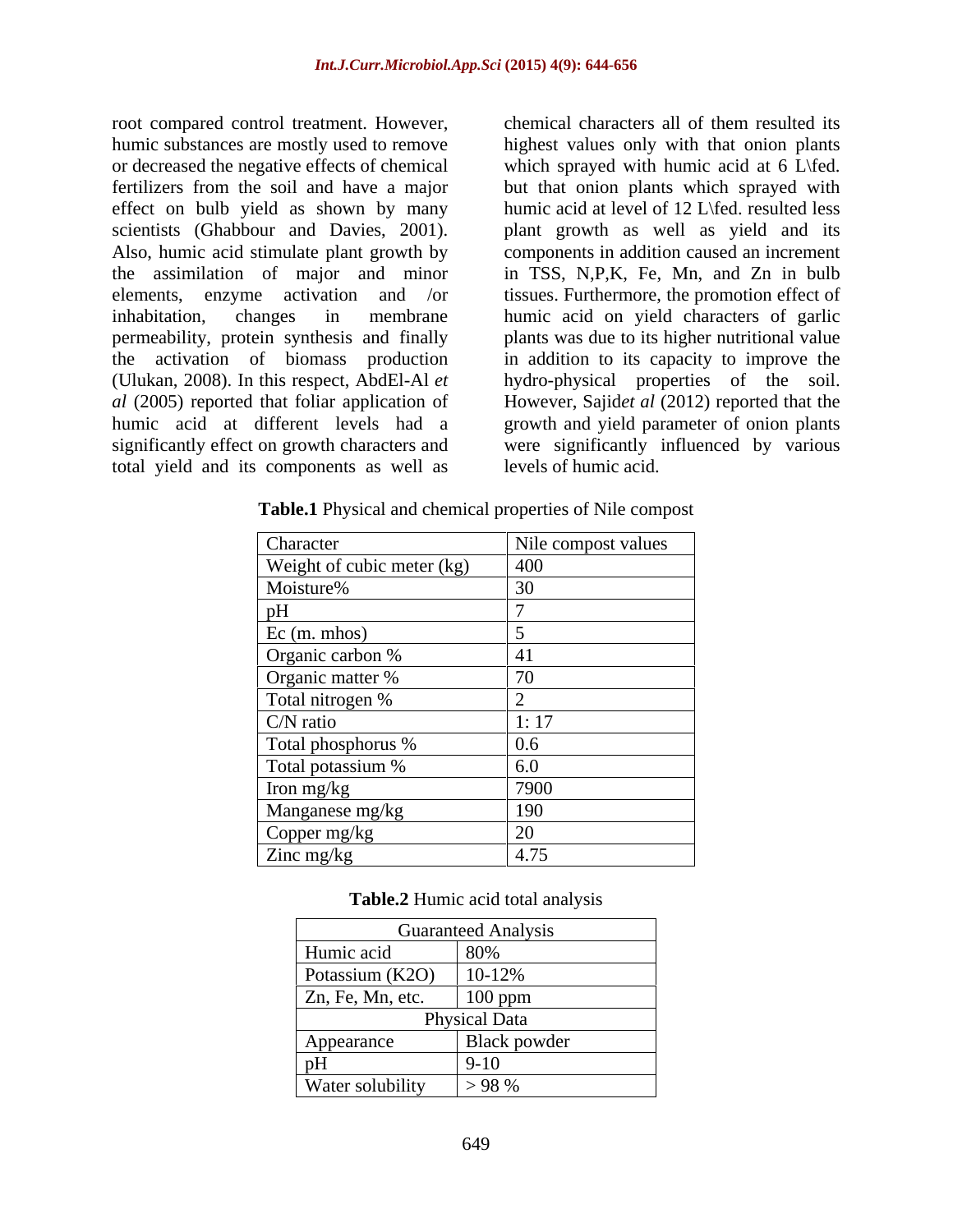| Compost  | Humic       |               |              | 2013 season |                 |             |           |                       | 2014 season     |           |             |
|----------|-------------|---------------|--------------|-------------|-----------------|-------------|-----------|-----------------------|-----------------|-----------|-------------|
| levels   | acid levels | Plant         | Number of    |             | Weight of plant | Total       | Plant     | Number of             | Weight of plant |           | Total       |
| ton\fed. | $L\$ fed.   | length        | leaves\plant |             |                 | chlorophyll |           | length   leaves\plant | (g)             |           | chlorophyll |
|          |             | $\text{cm}$ ) |              | fresh       | dry             |             | (cm)      | fresh                 | fresh           | dry       |             |
| 40       |             | 41.33         | 5.00         | 69.70       | 9.40            | 16.86       | 41.83     | 5.33                  | 70.43           | 7.81      | 16.47       |
|          | $\sim$      | 43.67         | 5.33         | 77.45       | 9.45            | 23.03       | 43.03     | 6.33                  | 74.30           | 8.58      | 19.73       |
|          |             | 48.33         | 6.00         | 79.88       | 10.45           | 23.60       | 45.00     | 7.33                  | 78.21           | 8.69      | 22.23       |
|          | Mean        | 44.44         | 5.44         | 75.68       | 9.77            | 21.17       | 43.29     | 6.33                  | 74.31           | 8.36      | 19.48       |
| 80       |             | 50.67         | 7.00         | 84.50       | 9.77            | 24.15       | 46.00     | 8.33                  | 81.10           | 9.11      | 23.37       |
|          |             | 56.33         | 7.33         | 85.00       | 10.70           | 26.04       | 52.00     | 8.67                  | 84.60           | 9.41      | 24.40       |
|          |             | 59.00         | 9.00         | 101.51      | 12.42           | 35.06       | 56.00     | 9.33                  | 96.30           | 10.83     | 30.97       |
|          | Mean        | 55.33         | 7.78         | 90.34       | 10.96           | 28.42       | 51.33     | 8.78                  | 87.13           | 9.78      | 26.24       |
| 120      |             | 61.00         | 9.67         | 105.33      | 12.25           | 33.19       | 58.67     | 10.00                 | 108.80          | 12.09     | 32.50       |
|          |             | 62.33         | 10.00        | 111.67      | 13.27           | 38.33       | 61.47     | 10.67                 | 119.87          | 13.62     | 36.20       |
|          |             | 65.00         | 10.67        | 119.33      | 16.87           | 56.12       | 61.73     | 11.33                 | 127.33          | 14.37     | 46.10       |
|          | Mean        | 62.78         | 10.11        | 112.11      | 14.13           | 42.55       | 60.62     | 10.67                 | 118.67          | 13.36     | 38.27       |
| Average  |             | 51.00         | 7.22         | 86.51       | 10.47           | 24.73       | 48.83     | 7.89                  | 86.78           | 9.67      | 24.11       |
|          |             | 54.11         | 7.56         | 91.37       | 11.14           | 29.13       | 52.17     | 8.56                  | 92.92           | 10.54     | 26.78       |
|          |             | 57.44         | 8.56         | 100.24      | 13.24           | 38.26       | 54.24     | 9.33                  | 100.61          | 11.29     | 33.10       |
| LSD at   | compost     | 1.73          | 0.98         | 2.81        | 0.89            | 1.41        | 1.18      | 0.64                  | 1.19            | 0.97      | 1.05        |
| 5% level | Humic       | 1.75          | 0.71         | 2.54        | 0.68            | 2.18        | 1.15      | 0.53                  | 3.20            | 0.88      | 0.81        |
|          | interaction | <b>NS</b>     | <b>NS</b>    | <b>NS</b>   | <b>NS</b>       | 3.77        | <b>NS</b> | <b>NS</b>             | <b>NS</b>       | <b>NS</b> | 1.40        |

**Table.3** Effect of fertilizers by compost manure and humic acid levels on growth characters of garlic plants during 2013 and 2014 seasons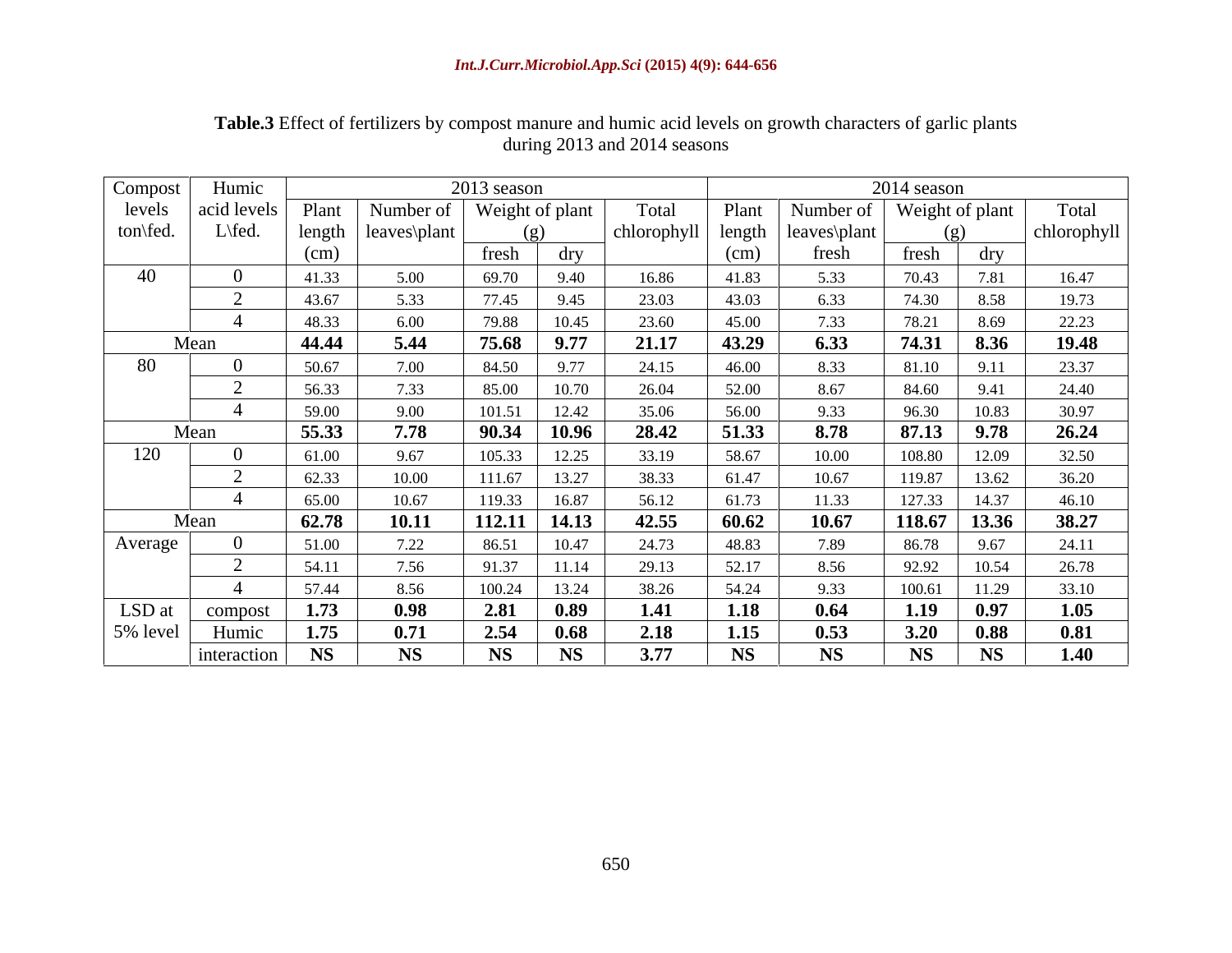| Compo     | Humic                       |                               |                  |                          | 2013 season |                                     |           |             |                           |           | 2014 season |            |           |
|-----------|-----------------------------|-------------------------------|------------------|--------------------------|-------------|-------------------------------------|-----------|-------------|---------------------------|-----------|-------------|------------|-----------|
| st levels | acid                        | Total                         | Weight of        |                          | Bulb        | N. of                               | Weigh     | Total       |                           | Weight of | Bulb        | N. of      | Weigh     |
| ton\fed.  | levels                      | yield                         | bulb(g)          |                          |             | $\vert$ diamete $\vert$ cloves \bul | t of      | yield       |                           | bulb(g)   | diame       | cloves\bul | t of      |
|           | $L\$ fed.                   | $(ton\$ fresh $\frac{dy}{dx}$ |                  |                          | $r$ (cm)    | h.                                  | clove     | $(ton\$ rel | fresh                     | dry       | ter         |            | clove     |
|           |                             |                               |                  |                          |             |                                     | (g)       |             |                           |           | (cm)        |            | (g)       |
| 40        | $\Omega$                    | 3.45                          | 26.06            | 15.52                    | 2.50        | 8.00                                | 1.98      | 3.49        | 23.53                     | 14.96     | 2.20        | 8.33       | 1.77      |
|           |                             | 3.61                          | 29.15            | 17.03                    | 2.67        | 10.33                               | 2.52      | 3.80        | 28.00                     | 15.58     | 2.40        | 9.00       | 2.27      |
|           |                             | 3.78                          | 31.93            | 18.30                    | 2.73        | 11.33                               | 2.74      | 3.99        | 31.63                     | 16.57     | 2.47        | 10.00      | 2.77      |
|           | Mean                        | 3.61                          | $29.0 \mid 16.9$ |                          | 2.63        | 9.89                                | 2.42      | 3.76        | 27.72   15.71   2.36      |           |             | 9.11       | 2.27      |
|           |                             |                               |                  |                          |             |                                     |           |             |                           |           |             |            |           |
|           |                             |                               |                  | $\overline{\phantom{a}}$ |             |                                     |           |             |                           |           |             |            |           |
| 80        | $\overline{0}$<br>$\bigcap$ | 4.02                          | 33.29            | 18.87                    | 2.83        | 12.33                               | 2.68      | 4.13        | 33.40                     | 17.84     | 2.70        | 13.00      | 2.87      |
|           | $\overline{ }$              | 4.32                          | 36.55            | 18.77                    | 2.95        | 13.33                               | 3.06      | 4.24        | 36.20                     | 18.20     | 2.90        | 14.00      | 3.70      |
|           |                             | 4.62                          | 38.39            | 19.54                    | 3.38        | 14.67                               | 3.73      | 4.40        | 39.44                     | 19.74     | 3.07        | 16.33      | 3.95      |
|           | Mean                        | 4.32                          |                  | $36.0$   19.0            | 3.05        | 13.44                               | 3.16      | 4.26        | $36.35$ 18.59             |           | 2.89        | 14.44      | 3.51      |
|           |                             |                               | 8                | 6                        |             |                                     |           |             |                           |           |             |            |           |
|           |                             | 4.70                          | 40.37            | 20.03                    | 4.02        | 13.00                               | 4.32      | 4.56        | 41.33                     | 20.97     | 3.72        | 13.00      | 4.15      |
|           |                             | 4.81                          | 42.45            | 22.18                    | 4.84        | 12.33                               | 4.86      | 4.81        | 43.13                     | 21.93     | 3.95        | 11.67      | 4.88      |
|           |                             | 5.00                          | 49.26            | 23.64                    | 4.95        | 11.00                               | 6.06      | 4.93        | 45.67                     | 24.46     | 5.20        | 11.00      | 5.67      |
|           | Mean                        | 4.83                          | 44.0             | 21.9                     | 4.60        | 12.11                               | 5.08      | 4.77        | $\sqrt{43.38}$ 22.46 4.29 |           |             | 11.89      | 4.90      |
|           |                             |                               |                  | $\overline{5}$           |             |                                     |           |             |                           |           |             |            |           |
| Averag    |                             | 4.06                          | 33.24            | 18.14                    | 3.12        | 11.11                               | 2.99      | 4.06        | 32.76                     | 17.93     | 2.87        | 11.44      | 2.93      |
|           |                             | 4.2                           | 36.05            | 19.33                    | 3.49        | 12.00                               | 3.48      | 4.29        | 35.78                     | 18.57     | 3.08        | 11.56      | 3.62      |
|           |                             | 4.47                          | 39.89            | 20.49                    | 3.69        | 12.33                               | 4.18      | 4.44        | 38.91                     | 20.26     | 3.58        | 12.44      | 4.13      |
| LSD at    | compost                     | 0.03                          |                  | $0.98$   1.38            | 0.43        | 1.42                                | 0.41      | 0.18        | 3.51                      | 1.09      | 0.28        | 0.64       | 0.41      |
| 5%        | Humic                       | 0.03                          | 1.75             | <b>NS</b>                | <b>NS</b>   | <b>NS</b>                           | 0.33      | 0.14        | 1.32                      | 1.19      | 0.32        | <b>NS</b>  | 0.27      |
| level     |                             | 0.05                          | <b>NS</b>        | <b>NS</b>                | <b>NS</b>   | 1.70                                | <b>NS</b> | <b>NS</b>   | <b>NS</b>                 | <b>NS</b> | <b>NS</b>   | 1.36       | <b>NS</b> |
|           | interactio                  |                               |                  |                          |             |                                     |           |             |                           |           |             |            |           |
|           |                             |                               |                  |                          |             |                                     |           |             |                           |           |             |            |           |

**Table.4** Effect of fertilizers by compost manure and humic acid levels on total yield and its components of garlic plants during 2013 and 2014 seasons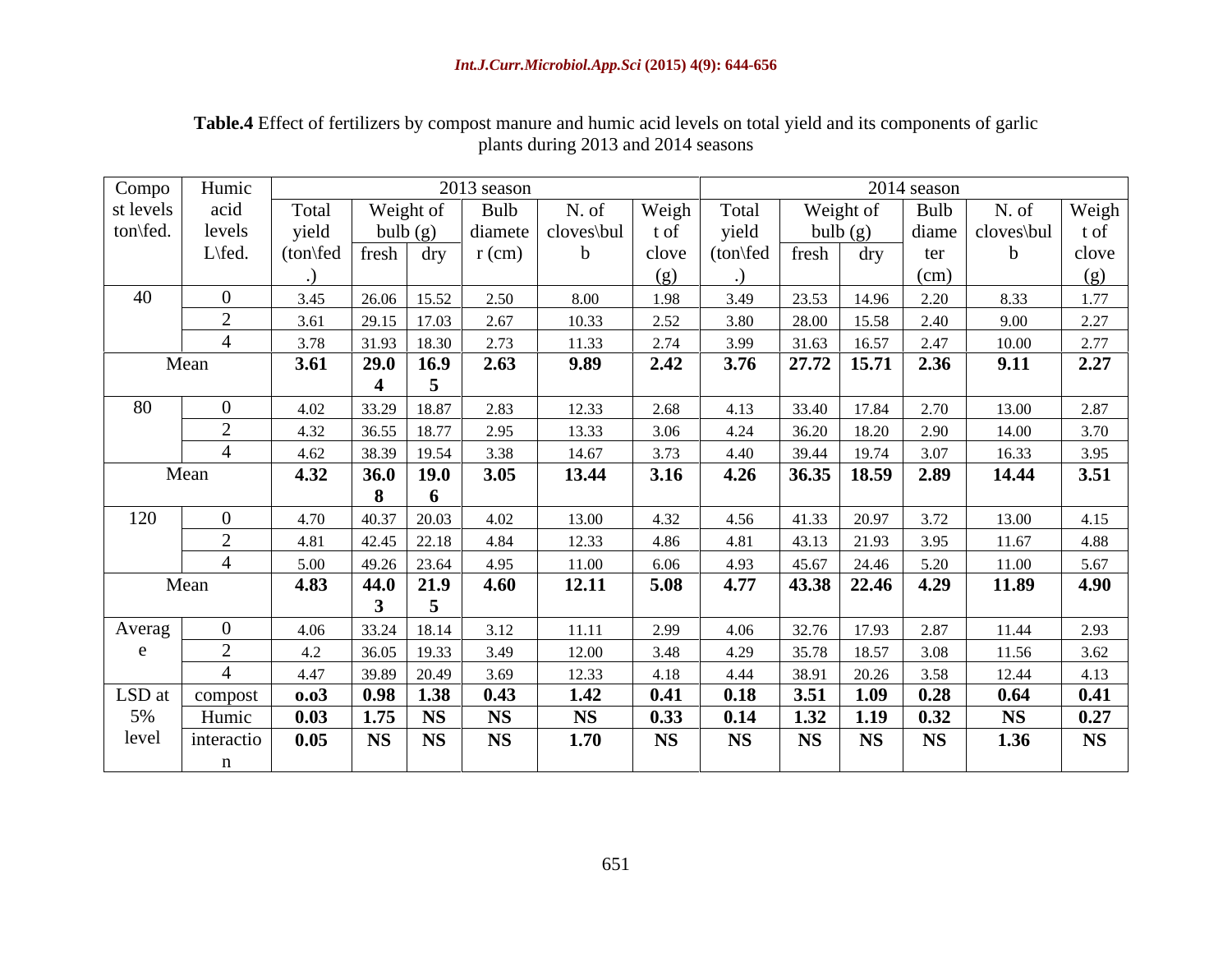| Compost   | Humic acid     |           | 2013 season    |      |      |           |           | 2014 season |           |
|-----------|----------------|-----------|----------------|------|------|-----------|-----------|-------------|-----------|
| levels    | levels         |           |                |      |      |           |           |             |           |
| ton\fed.  | $L\$ rel{fed.} | - 1.N     | Protein        |      |      | - IN      | Protein   |             |           |
| 40        | $\bigcap$      | 0.51      | 3 1 7          | 0.19 | 0.73 | 0.54      | 3 3 8     | 0.18        | 0.71      |
|           | $\sim$         | 0.59      | 3.67           | 0.20 | 0.74 | 0.60      | 3.73      | 0.20        | 0.74      |
|           |                | 0.63      | 3.94           | 0.21 | 0.76 | 0.64      | 4.02      | 0.22        | 0.75      |
|           | Mean           | 0.57      | 3.59           | 0.20 | 0.74 | 0.59      | 3.71      | 0.20        | 0.73      |
| 80        | $\Omega$       | 0.69      | 4.31           | 0.23 | 0.77 | 0.66      | 4.14      | 0.24        | 0.78      |
|           |                | 0.75      | 4.67           | 0.25 | 0.77 | 0.68      | 4.25      | 0.25        | 0.83      |
|           |                | 0.78      | 4.85           | 0.28 | 0.83 | 0.75      | 4.69      | 0.27        | 0.86      |
|           | Mean           | 0.74      | 4.61           | 0.25 | 0.79 | 0.70      | 4.36      | 0.25        | 0.82      |
| 120       |                | 0.83      | 5 1 7          | 0.30 | 0.87 | 0.79      | 4.96      | 0.29        | 0.87      |
|           |                | 0.88      | 5.50           | 0.34 | 0.89 | 0.86      | 5.38      | 0.33        | 0.91      |
|           |                | 0.91      | 5.69           | 0.35 | 0.90 | 0.93      | 5.81      | 0.36        | 0.93      |
|           | Mean           | 0.87      | 5.45           | 0.33 | 0.89 | 0.86      | 5.38      | 0.33        | 0.90      |
| Average   | $\overline{0}$ | 0.67      | 4.22           | 0.24 | 0.79 | 0.67      | 4.16      | 0.24        | 0.79      |
|           |                | 0.74      | 4.61           | 0.26 | 0.80 | 0.71      | 4.45      | 0.26        | 0.83      |
|           |                | 0.77      | 4.83           | 0.28 | 0.83 | 0.77      | 4.84      | 0.28        | 0.85      |
| LSD at 5% | compost        | 0.02      | $\mathbf{0.1}$ | 0.02 | 0.04 | 0.02      | 0.13      | 0.02        | 0.01      |
| level     | Humic          | 0.02      | $\mathbf{0}$ . | 0.01 | 0.01 | 0.02      | 0.14      | 0.01        | 0.01      |
|           | interaction    | <b>NS</b> | <b>NS</b>      | 0.01 | 0.01 | <b>NS</b> | <b>NS</b> | <b>NS</b>   | <b>NS</b> |

**Table.5** Effect of fertilizers by compost manure and humic acid levels on chemical content of garlic bulb tissues during 2013 and 2014 seasons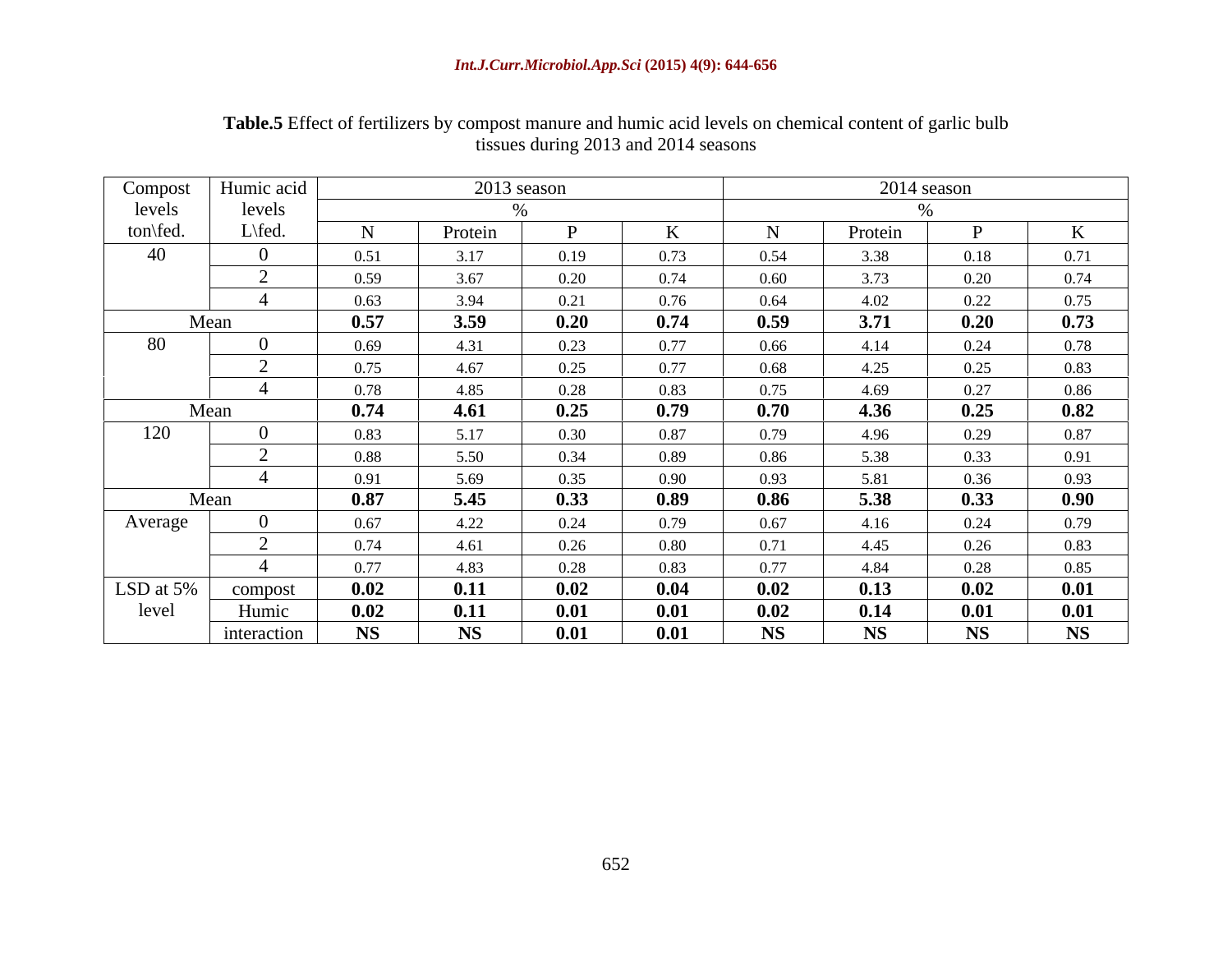## *Effect of the interaction between compost manure and humic acid levels manure and humic acid levels*

did not significantly affect on bulb fresh and dry weight as well as bulb diameter and

## *Effect of compost manure levels*

Results recorded in table 5 indicate that total nitrogen, protein, phosphorus and potassium percentages in garliccloves were statistically increased by increasing nitrogen level up to 120 kg N/fed., during both seasons ofstudy. In this respect, garlic plants fertilized with<br>onionplants to potassium fertilizer organic nitrogen manure fertilizers reflected the highest values of nitrogen, protein, phosphorus and potassium percentageduring both seasons of growth. Obtained results as in agreement with those reported by Shafeek *et al* (2003), Suthar (2009), Yassenand Khalid (2009), Aly (2010) and Dawood *et* 

## *Effect of humic acid levels*

The application of humic acid had a great effect on the value of some nutritional elements of garlic cloves tissues in the two<br>biofertilizers and four mineral studies seasons. Whereas, increased rates of the application of humic acid caused an increment in the percentage of N,protein, P and K, contents. However, using humic acid at rate of high level (4 L/fed.) resulted the highest values of the percentage of protein, N, P, and K in both seasons compared to

# *Effect of the interaction between compost*

The interaction treatments of organic The interaction treatments between using the manure and humic acid at different levels different organic manure fertilizer and weight of cloves in both seasons (Table 4). The recorded data shows that, in spite of the no<br>However, number of cloves/ bulb significant response of the percentage of N significantly increased by added the high and Protein content in both seasons and the level of compost manure with high level of  $\qquad$  percentage of P and K contents in  $2^{nd}$  season humic acid.These finding were true in both only. But as a general, the addition of high seasons. level of compost manure (120 kg N\fed.) **Chemical content of cloves tissues** (4L\fed.)had the heaviest and highest the humic acid levels on the chemical content of garlic cloves tissue are shown in table 5. The recorded data shows that, in spite of the no significant response of the percentage of N  $n \log n$ season and the high level of humic acid percentage of N, Protein, P and K contents in the tissues of garlic cloves.

## **References**

- Abd El-Aal, F.S., M.R. Shafeek, A.A. Ahmed and A.M. Shaheen, 2005. Response of growth and yield of onionplants to potassium fertilizer and humic acid. J. Agric. Sci. Mansoura Univ., 30(1): 315-326.
- *al.* (2011). comparison to conventionalchemical Abou El-Magd, M.M., T. El-Shourbagy and S.M. Shehata, 2012. A comparative study on the productivity offour Egyptian garlic cultivars grown under various organic material in fertilizer. Aust. J. Basic Appl. Sci., 6: 415-421.
	- Ahmed, S. I., A. A. Hemada and H. S. Toney, 2012. Response of garlic plants to the application of two biofertilizersand four mineral nitrogen levels. Minia J. of Agric. Res. & Develop.
- medium (2L /fed.) and without (control). Plants (*Brassica rapa*). Current Aisha, H. Ali, M.R. Shafeek, Mahmoud, R. Asmaa and M. El- Desuki, 2014. Effect of Various Levels of Organic Fertilizer and Humic Acid on the Growth and Roots Quality of Turnip Plants (*Brassica rapa*).Current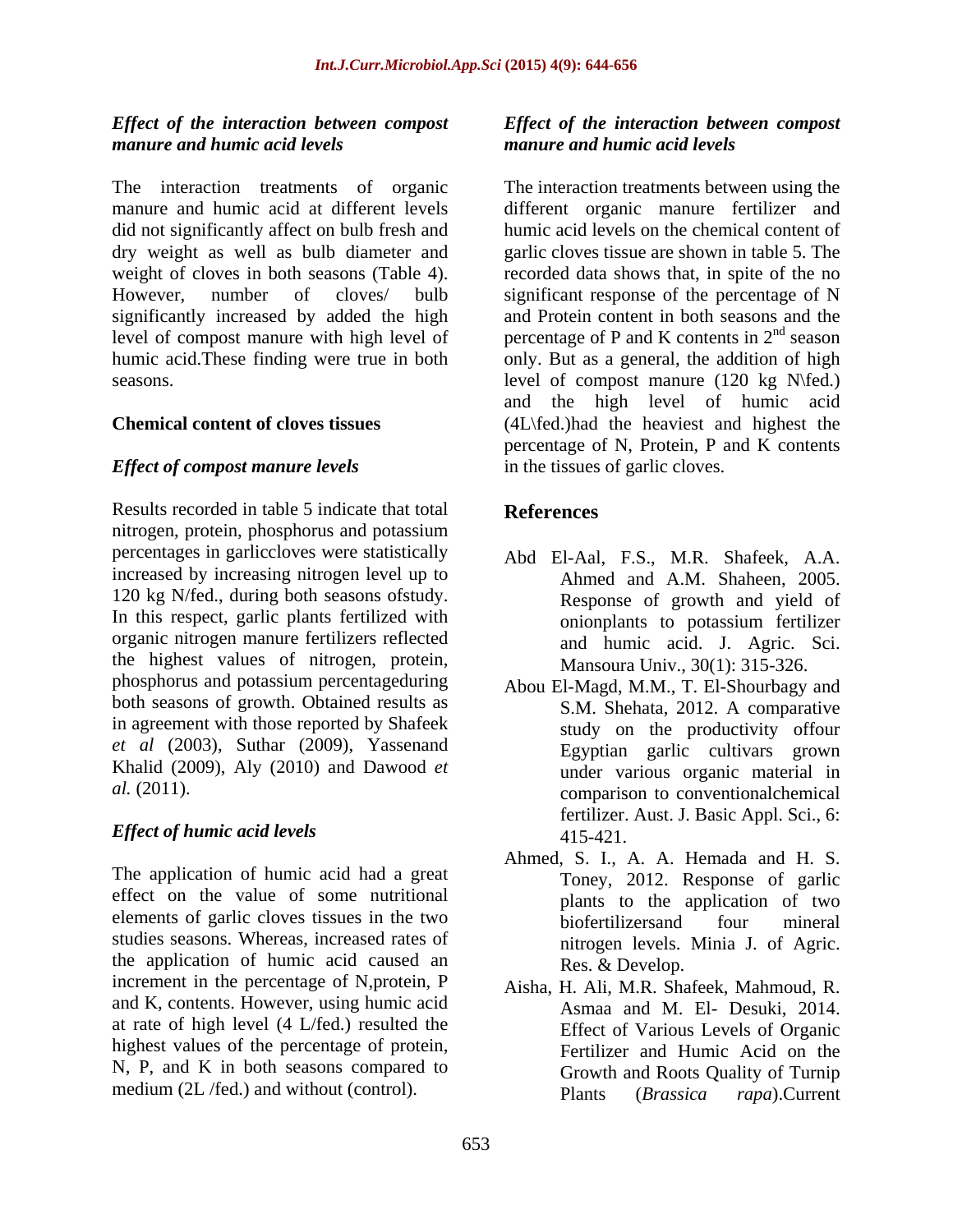- Akinci, S.; T. Buyukkeskin; A. Eroglu and
- Aly, S.H., 2010.Growth and yield of some El-Shabrawy, R. A.; A.Y. Ramadan and Sh.
- Arisha, H.M. and A. Bradisi, 1999. Effect of conditions. Zagazig J. Agric. Res.,
- Brown, J.D. and O. Lilleland, 1946. Rapid
- Chen, Y., T.Aviad, 1990. Effects of humic
- (Citrullus lanatus) as affectedby
- Dawood, A.R., S.A. AbdElaal, A.S. Testing of some garlic (*Allium*  conditions. Assiut J. of agric Sci.,
- Diriba-Shiferaw, G., R.1.Nigussie-Dechassa,
- Science International, 3(1):7-14. El-Hifny, M.I., 2010. Response of Garlic B.E. Erdogan, 2009. The effect of humic acid on nutrient composition and the under North Sinai Conditions. in broad bean roots. Not. Sci. Biol., Research Journal of Agriculture and 1:81-87. Biological Sciences, 6(6): 928-936. (*Allium Sativum* L.) To Some Sources of Organic Fertilizers underNorth Sinai Conditions.
- garlic *(Allium sativum* L*.*) ecotypes M. El-Kady, 20100. Useof humic as affected by different acidand some biofertilizers to reduce culturalpractices under Assiut nitrogen rates on cucumber in conditions, Ph.D. Thesis, Fac. Agric, relation to vegetative growth, yield and Assiut Univ. and chemical composition. J. Plant mineral fertilizers and organic Vol. 1(8): 1041 - 1051 Production, Mansoura University, Vol. 1(8): 1041 - 1051
- fertilizers on growth, yieldand Erik, B., G. Feibert, C. Clint and L.D. quality of potato under sandy soil Saunders, 2000. Evaluation of humic 26: 391-405. determination of potassium and Station Oregon State University sodium in plant material and soil **C** Ontario, or, 2000. acid and other nonconventional fertilizer addititives for onion Malheur Experiment Station Oregon State University Ontario, or, 2000.
- extracts by flame photometery. Proc. FAO, 2011. Statistical Yearbook. Food and Amer. Soc. Hort. Sci., 38: 341-364. Agriculture Organization (FAO), Rome, Italy.
- substances on plant growth. Soils Fernandez, R. E., M.Benlock,, D.Barranco, and Crop Science: Selected A.J. Duenas,. A.G.Ganan, 1996. Readings(pp. 161–186). Response of olive trees to foliar Dauda, S.N., F.A. Ajayi and E. Ndor, 2008. Growth and yield of water melon substances extracted from leonardite. application of humic substancesextracted from leonardite. Sci. Hortic., **66**, 191–200.
	- poultry manure application. J. Agric. Gaviola S, V.M. Lipinski, 2008. Effect of Soc. Sci., 4: 121-4. nitrogen fertilization on yield and Badawey and S.Y. Attallah, 2011. cultivars. Cien. Inv. Agr. 35(1): 57color of red garlic (*Allium sativum*L*.*) 64.
	- *sativum*L*.*) cultivars under Assiut Ghabbour, E.A. and G. Davies, 2001. Humic 42(2): 378-390. **EXECUTE:** functions, Royal Society of substances: Structures, models and functions, Royal Society of Chemistry, England.
	- K. Woldetsadik, G.Tabor and J. J. Gomez, K.A. and A.A. Gomez, 1984. Sharma, 2014. Bulb quality ofGarlic Statistical procedures for Agriculture (*Allium sativum* L.) as influenced by the application of inorganic Interscience Publ. John Willey and fertilizers. African Journal Research. Second Ed. Wiely Sons, New York.
	- ofAgricultural Research Vol. 9(8), Hamma, I. L., U.1. Ibrahim and A. B. pp. 778-790. Mohammed, 2013. Growth, yield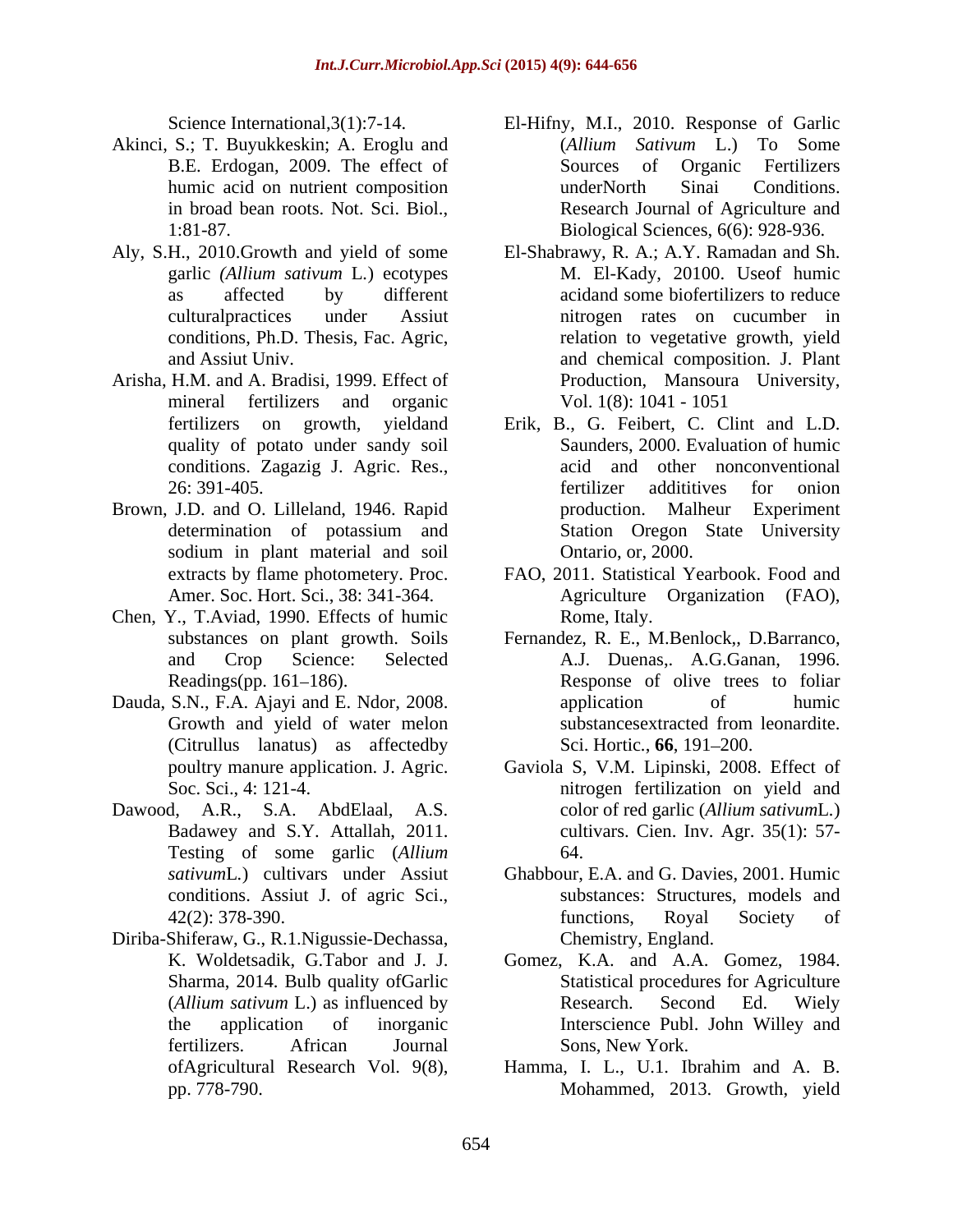and economic performance of (*Alliumsativum* L.) in different garlic(*Allium sativum* L.) as influenced by farm yard manure and spacing in Zaria, Nigeria. Journal Agriculture andCrop Sciences. Vol., ofAgricultural Economics and

- 
- Jackson, M.L., 1958. Soil Chemical Analisis Cliffes NJ. lIBary of Congress,
- Kulikova, N. A., E. V.,Stepanova, O. V. Koroleva, 2005. Use of Humic
- MacCarthy, P., C.E. Clapp, R.L. Malcom fertilizer in the form of organic and / substances in soil and crop sciences: Mansoura Univ., 28 (10):7395-7403.
- Magda M. Hafez, M.R. Shafeek, Asmaa R. Growth, Yield and NutritiveValues 3674-3680.
- Naeem, M., J. Iqbal and M.A.A. Bakhsh, OrganicManures on Yield and Yield. radiat L.). J. Agric. Soc. Sci., 2: 227-
- Nori, M., F.Bayat and A. Esmaeili, 2012. 2011. Comparison of microbially

(*Alliumsativum* L*.*) in different sources and levels of nitrogen fertilizer. International Journal of 4 (18), 1394-1400.

- Development 2(1), 001-005. paksoy, M.; O. Turkmen and A. Dursun, Hassan. A. H., 2015. Improving Growth and Productivity of two Garlic Cultivars humic acid on emergence, growth (*Allium sativum* L.) Grownunder Sandy Soil Conditions. Middle East seedling under saline soil conditions. Journal of Agriculture Volume: 04 | Afe. J. Biotechnol., 9: 5343-5346. 2010. Effects of potassium and and nutrient contents of okra seedling under saline soil conditions.<br>Afe. J. Biotechnol., 9: 5343-5346.
	- Issue: 02 | Pages: 332-346. Sajid, M. R. Abdur,, S. Tanveer, I. Jan and I. Prentice. Hall, Inc. En Lewood Alam and H. Zada, 2012. Humic USA. onion cultivars. African Journal of Haq, B. Haleema, M. Zamin, R. Alam and H. Zada, 2012. Humic acids affect the bulb production of Microbiology Research Vol. 6(28), pp. 5769-5776
	- Substances to Remediate Polluted Shafeek, M.R**.;** F.S. AbdEl-Al and M.M. Environments: From Theory to Practice(pp. 285–309). The productivity of Garlic plant as Netherlands:Springer. affected by the addition of nitrogen and P.R. Bloom. 2001. Humic or inorganic. J. Agric. Sci., AbdEl-Mouty, 2003. The fertilizer in the form of organic and / or inorganic. J. Agric. Sci.,
	- selected readings. Am. Soc. Agron. Shafeek, M.R., Y.I. Helmy, Nadia, M. Omer And Soil Sci. Soc. Am. Madison, and Fatma A. Rizk, 2013. Effect of W.I. foliar fertilizer with nutritional Mahmoud and Aisha H. Ali, 2015. **and yieldof broad bean plants under** Beneficial Effects of Nitrogen sandy soil conditions.Journal of Fertilizer and Humic acid on Applied Sciences Research, 9(6): compound and humic acid on growth 3674-3680.
	- of Spinach (*Spinacia olivera* L.). Shafeek M.R., Y.I. Helmy and M.M.B. Middle East Journal of Applied vol 5 Shokr, 2014. Response of hot pepper (2): 597-603. 2006. Comparative Study of sandy soil conditions in plastic Inorganic Fertilizers and house.Middle East Journal of (*Capsicum annum* L.) to nitrogen fertilizer and humic acid levels under house.Middle East Journal of Agriculture Research, 3(2): 235-241.
	- Components of Mungbean (Vigna Shrestha, K., E. M. Adetutu, P. Shrestha, K. 9. Ball and D. J. Midmore, Changes of vegetative growth enhanced compost extracts produced indices and yield of garlic B. Walsh, K. M. Harrower, A. S. Ball and D. J. Midmore, 2011.Comparison of microbially fromcomposted cattle rumen